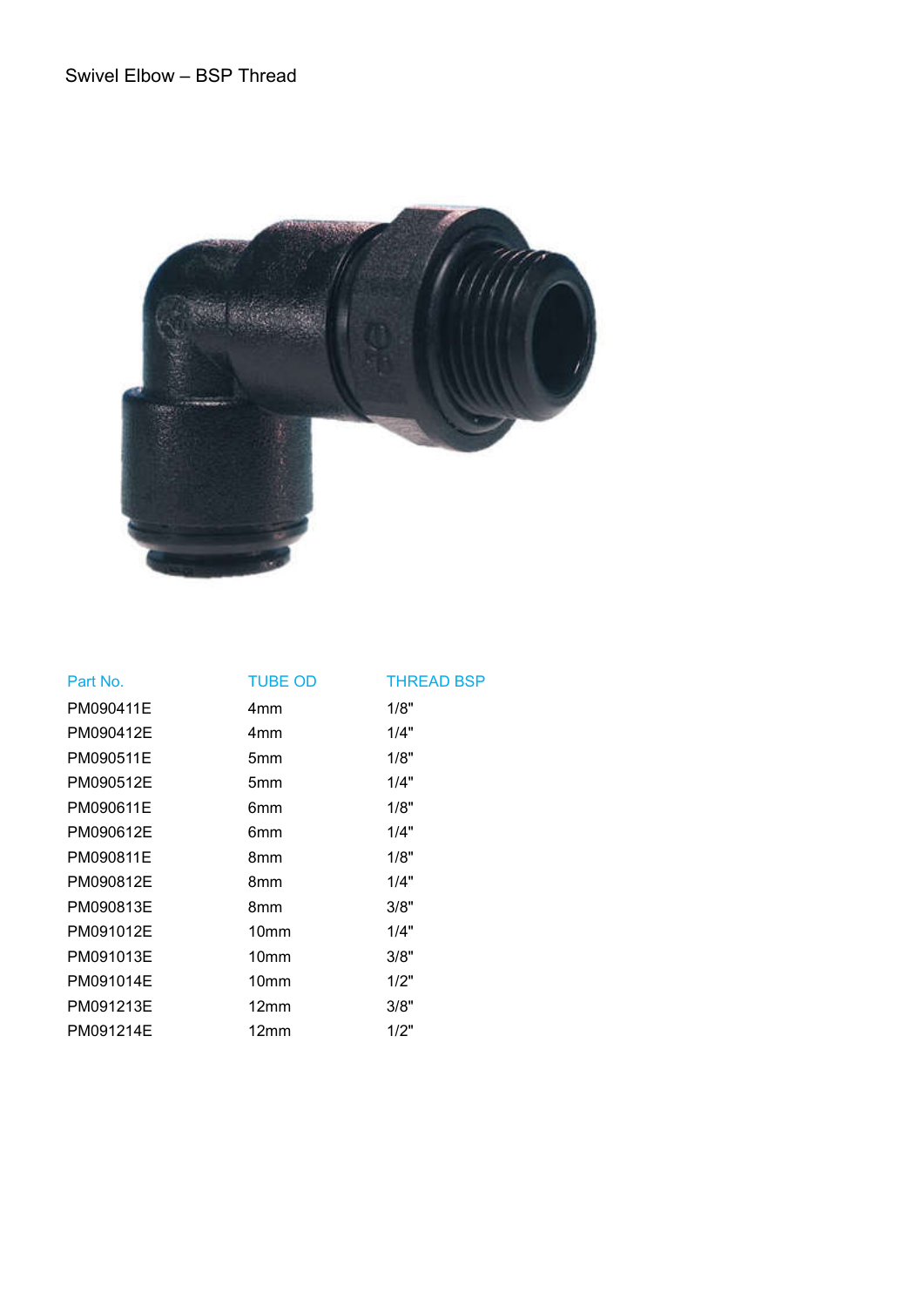# **Accreditations**

Accepted by almost all the world's beer and beverage producers and by the manufacturers of drinks dispense equipment, John Guest products have quality and performance approvals from leading testing and acceptance authorities.



NOTE: For information on approvals and accreditations pertaining to an individual product or product range please refer to our Technical Support department.

## **Technical Specification**

Technical Specification Working Pressure and Temperature Range

Super Speedfit fittings are suitable for the following pressures and temperatures.

|                         | Pressure                       |                                |  |
|-------------------------|--------------------------------|--------------------------------|--|
| Temp.                   | $5/32" - 5/16"$<br>$4mm - 8mm$ | $3/8" - 1/2"$<br>$10mm - 22mm$ |  |
| Air                     |                                |                                |  |
| $-20^{\circ}$ C         | 16 Bar                         | 10 Bar                         |  |
| Potable Liquids and Air |                                |                                |  |
| $+1^{\circ}C$           | 16 Bar                         | 10 Bar                         |  |
| $+20^{\circ}$ C         | 16 Bar                         | 10 Bar                         |  |
| $+65^{\circ}$ C         | 10 Bar                         | 7 Bar                          |  |

#### Also suitable for vacuum

Depending on the tube used, under certain conditions fittings may be used at higher pressures and temperatures. Please refer to our Customer Services Department for guidance. Note 1 Bar = 14.5 PSIG.

### Tube Types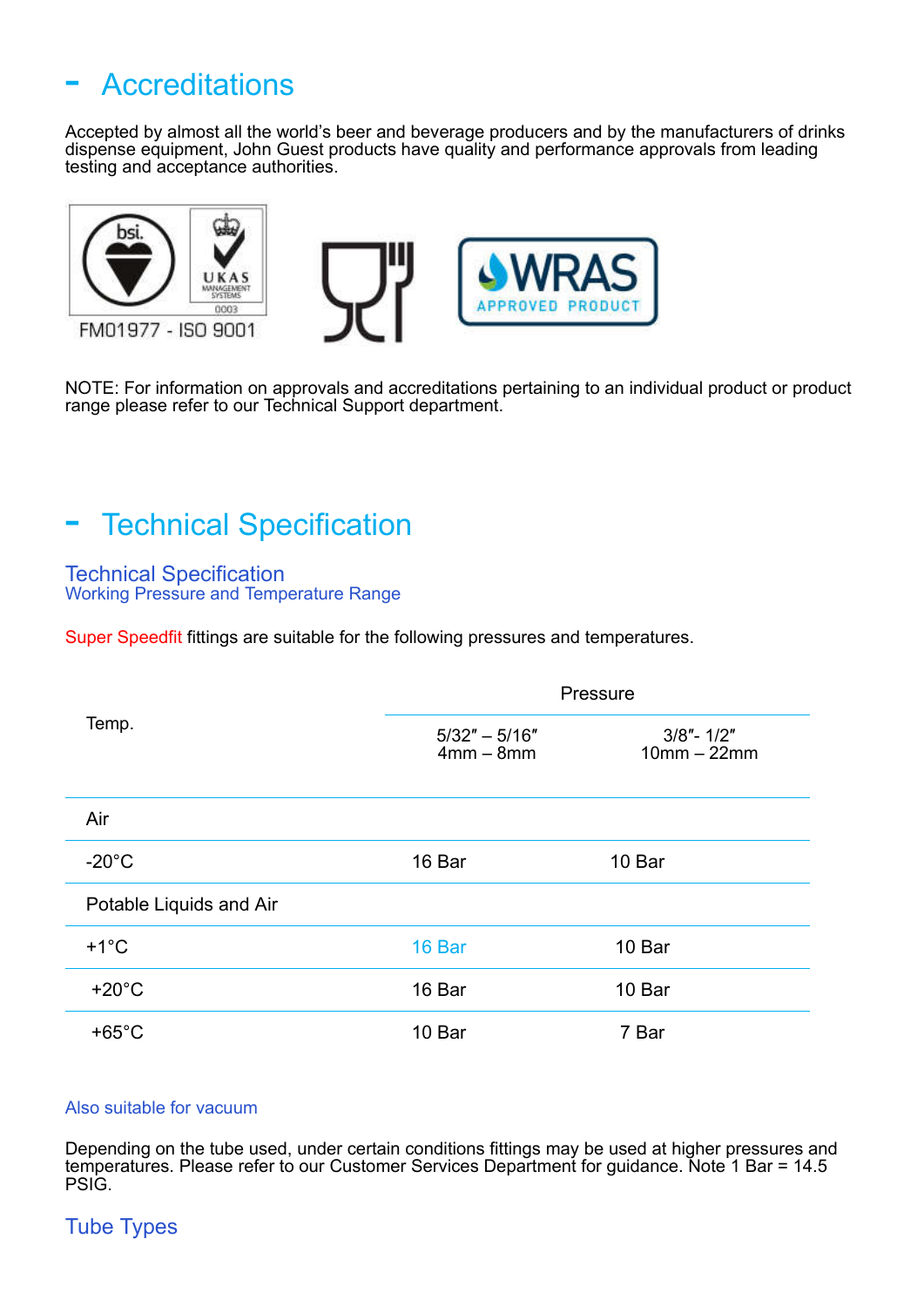Plastic Tube – Polyethylene, nylon and polyurethane conforming to the tolerances shown below. For soft tubing or thin wall tube we recommend the use of tube inserts.

Braided Tube – Use of Tube to Hose Stems listed on pages 11, 16, 18, 21 and 26 is essential when using tube. Use of clamps to retain braided tube on barbs is recommended.

Metal Tube (soft) – Brass, copper or mild steel conforming to the tolerances below.

Metal Tube (hard) – We do not recommend Super Speedfit fittings for hard metal or chromium plated tubes.

For stainless steel and other polished metal tubes we recommend the use of Superseal fittings. These are shown on page 9 of this brochure.

It is essential that outside diameters be free from score marks and that the tube be deburred before inserting the fitting.

#### Tube Tolerances

Super Speedfit fittings are offered for tubes with outside diameters to the following tolerances.

| Size (inches)      | $5/32 - 3/16$     | $1/4 - 1/2$       |
|--------------------|-------------------|-------------------|
| Tolerance (inches) | $+0.001 / -0.003$ | $+0.001 / -0.004$ |
| Size (mm)          | $4mm - 5mm$       | $6mm - 2mm$       |
| Tolerance (mm)     | $+0.05/ -0.07$    | $+0.05/ -0.10$    |

### Installation and System Testing

Fittings and tube should be kept clean and undamaged before use.

All tube and fittings installations must be pressure tested after installation to ensure system integrity before handing over to the final user. See also "How to make a connection".

### 1/4 Turn Valves

These valves have been designed to allow temporary servicing of downstream equipment and must only be used in the fully open or fully closed position. DO NOT USE THESE VALVES: In a partially open position to control flow; to provide a permanent termination; without tubing assembled or plugged (or threaded connections sealed, or as a tap or "faucet".

#### **Chemicals**

For use with chemicals or other potentially aggressive liquids, please refer to our Customer Services Department. In general, use only water or oil based paint. DO NOT ALLOW CONTACT WITH Cellulose based paint, paint thinners or strippers, solder flux or aggressive cleaners (see Cleaners and Sanitising). Keep away from ozone generators such as electric motors, mercury vapour lamps and high voltage electrical equipment.

Super Speedfit fittings are not recommended for use with explosive gases, petroleum spirits, and other fuels or for central heating systems.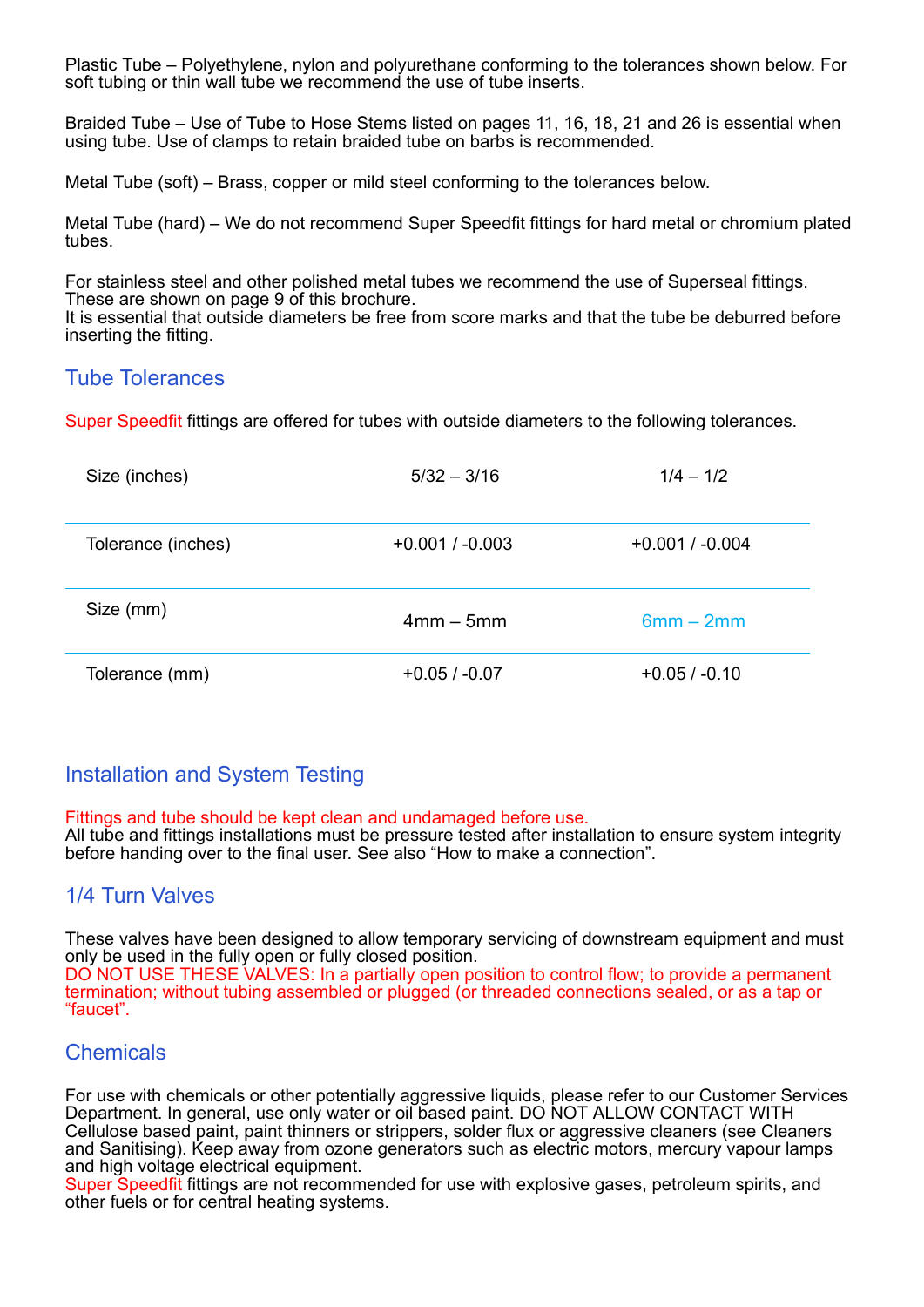## Collet Covers

Are available as additional security against removal of the tube or to provide a simple means of colour coding. The cover is offered in a range of six colours. Please see page 26 of this brochure.

## Food Quality

NSF standard 51 listed fittings in this brochure are produced in Food and Drug Administration (FDA) compliant materials and are therefore recommended for food quality applications. The majority of fitting in this catalogue are also supported by a John Guest declaration of compliance to European Regulation (EC) no.1935/2004

## Maximum Torque Values for Plastic Threads BSP, BSPT & NPT.

Plastic threads are not generally as strong as brass threads. Customers and end users should be aware of this when choosing products for their applications. Overtightening of plastic threads will cause undue stress and eventual cracking and leakage. The maximum torque figures for BSP and BSPT threads used on John Guest fittings in mating threads conforming to the relevant BS or International thread standards are shown below.

|            | <b>Threads</b> |                   |       | John Guest recommend OEM customers to<br>consider replacing threaded ports with the                                                               |  |
|------------|----------------|-------------------|-------|---------------------------------------------------------------------------------------------------------------------------------------------------|--|
|            | $1/8 -$<br>1/4 | $3/8 -$<br>1/2    | 3/4   | more modern Cartridge Systems.<br>It is recommended that all installations are<br>checked prior to use to determine that a<br>seal has been made. |  |
| Max.Torque | $1.5$ Nm       | 3.0 <sub>Nm</sub> | 4.0Nm | <b>Maintenance and Replacement</b><br><b>Intervals</b>                                                                                            |  |

John Guest products generally require little maintenance but as a minimum we recommend routine visual inspection. Frequency of visual inspection will depend on severity of application and risk of failure. If after visual inspection John Guest products appear damaged, cracked, charred, discoloured, heat distorted or corroded they should be replaced. Any product that is or appears to be leaking should be replaced.

Product life is affected by the severity of the application, the hostility of the working environment and contact with aggressive chemicals or liquids. It is therefore important that specific replacement intervals be considered by specifiers/users/customers based on previous service life or when failure could result in unacceptable downtime, damage or injury risk.

## Cleaners and Sanitising of Fittings

The external surfaces of John Guest products must not come into contact with oxidising or acidic cleaners and sanitising agents, for example (but not limited to) those below pH 4, high in sodium hypochlorite level (bleach) or containing hydrogen peroxide. Our plastic material suppliers recommend ECOLAB Oasis 133 as a suitable cleaner for the external surfaces of products manufactured by John Guest. Several different methods exist for sanitising the internal surfaces of fluid systems, including sodium hypochlorite, hydrogen peroxide, chlorine dioxide or ozone. It is entirely the responsibility of the end user to determine if the chosen method is suitable for use with John Guest products over the planned working life of the system. However, to avoid unnecessary early failure, John Guest requires that the disinfection solution must be immediately flushed out at all